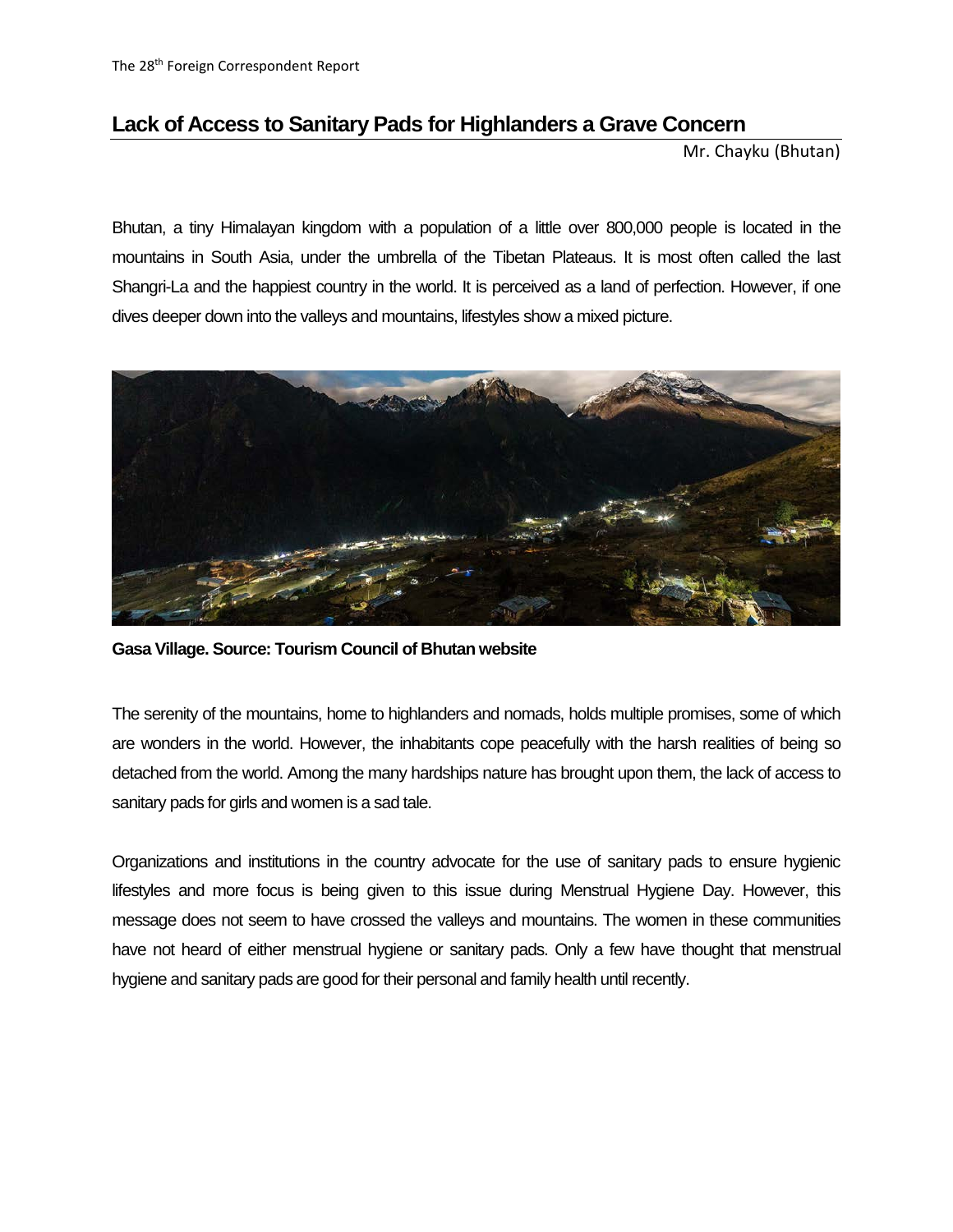

**Advocacy on the use of sanitary pads. Source: BBS archive**

Shouldn't the biological process in women's body which allows for the conception of offspring and ensures the sustainability of generations, be celebrated? Of course, but for a disturbingly large amount of world's female population, the few days of menstruation every month is a source of significant shame. They are subjected to being stereotyped, ignored, ostracized, or humiliated by individuals, neighbors, communities, and even their own families. Particularly in Bhutan, the social stigma attached to menstruation is still intact in its cultural norms and principles. The wide acceptance of this social stigma on the nation's cultural and religious perspectives has created even more discomfort.



**BBS staff during Menstrual Hygiene Day 2018**

Bhutan will emerge from its position as a least developed country in a couple of years and its economy is expected to develop dramatically. However, access to sanitary pads is and will remain a major issue for quite some time. Those who live in the mountains of Gasa, Laya and Lunana have been coping with this issue under very unfriendly conditions for quite some time.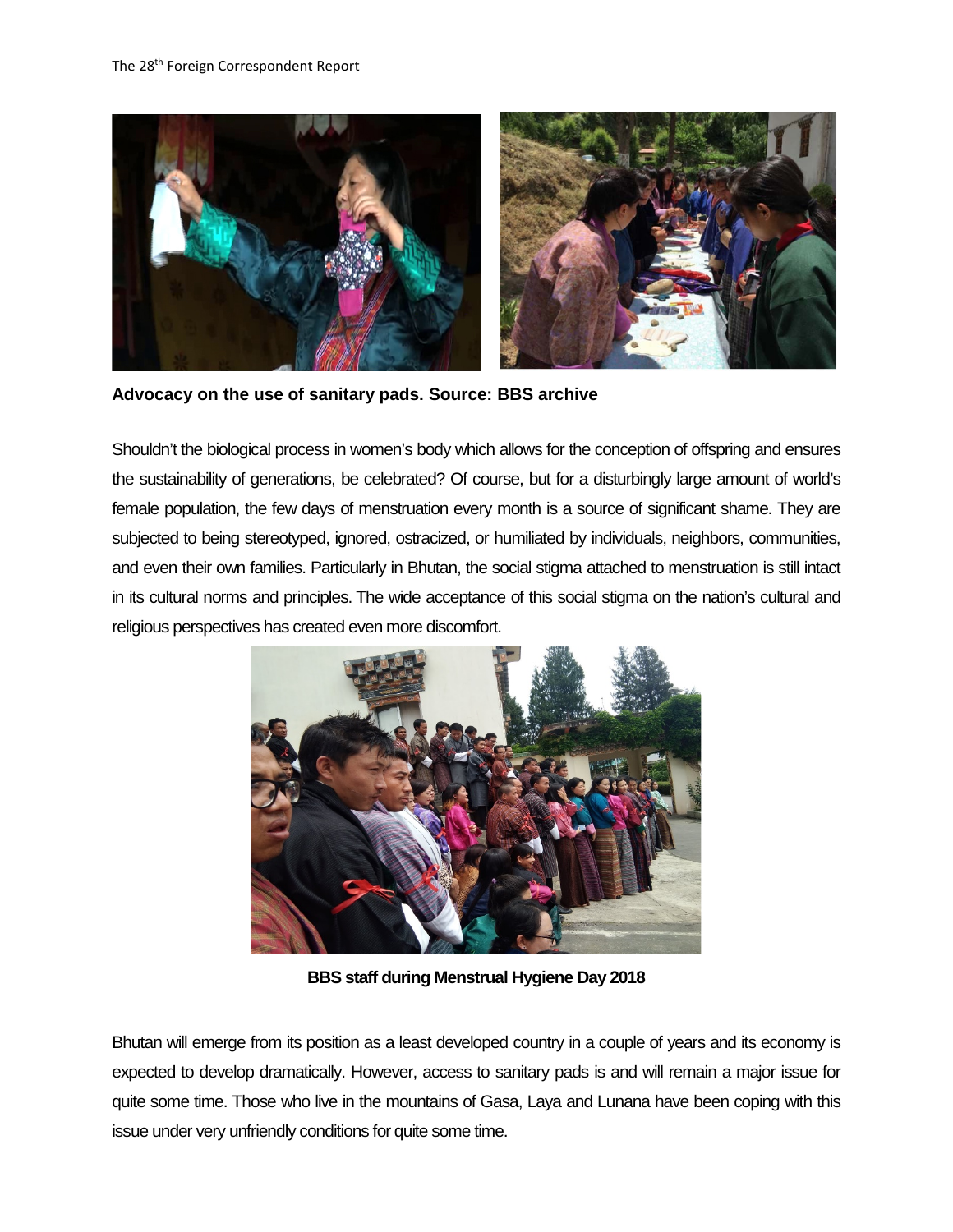Although the community of Lunana has long faced harsh realities, including snow, glaciers, teeth-gritting cold and other hardships, many of the members of the community there did not even know about the existence of sanitary pads, with the exception of the younger generations. For women in those communities, access to sanitary pads and other health facilities is an everyday challenge. While most women use pieces of cloth during their periods, others use nothing at all.



**Women of Lunana. Source: Google**

Tshering Dema from Toenchoey in Lunana shared how frightened and scared she was the first time she experienced menstruation. Because she thought she was the only one experiencing that, she kept quiet, fearing stigma and discrimination. Without any knowledge about sanitary pads, she has spent her entire life using pieces of cloth. "It's very uncommon for women of my age in the community to use sanitary pads," said Tshering. She is aware that the use of these cloths is not hygienic and that she might come down with an infection, but she says there are no alternatives. Another woman, Dorji Pem, shared the same view on how elderly women in the community do not use sanitary pads.

In contrast, Tshering's daughter, Tenzin Dema, who is 16 years old and a student at one of the schools in the capital is very familiar with menstrual health and hygiene. The efforts and support provided by the younger generations have helped a few women become familiar with menstrual health and hygiene and use sanitary pads. However, they now face a different issue: lack of access to sanitary pads.

With the nearest shop a distance about 10 days away, women in these communities compromise their health and hygiene on a daily basis. Even the easiest way to access sanitary pads requires them to transport them in bulk all the way from Punakha or Gasa which requires the women to pay three to four times the actual cost of the pad. With the people's livelihood solely dependent on yak herding, this is a luxury that most are unable to afford.